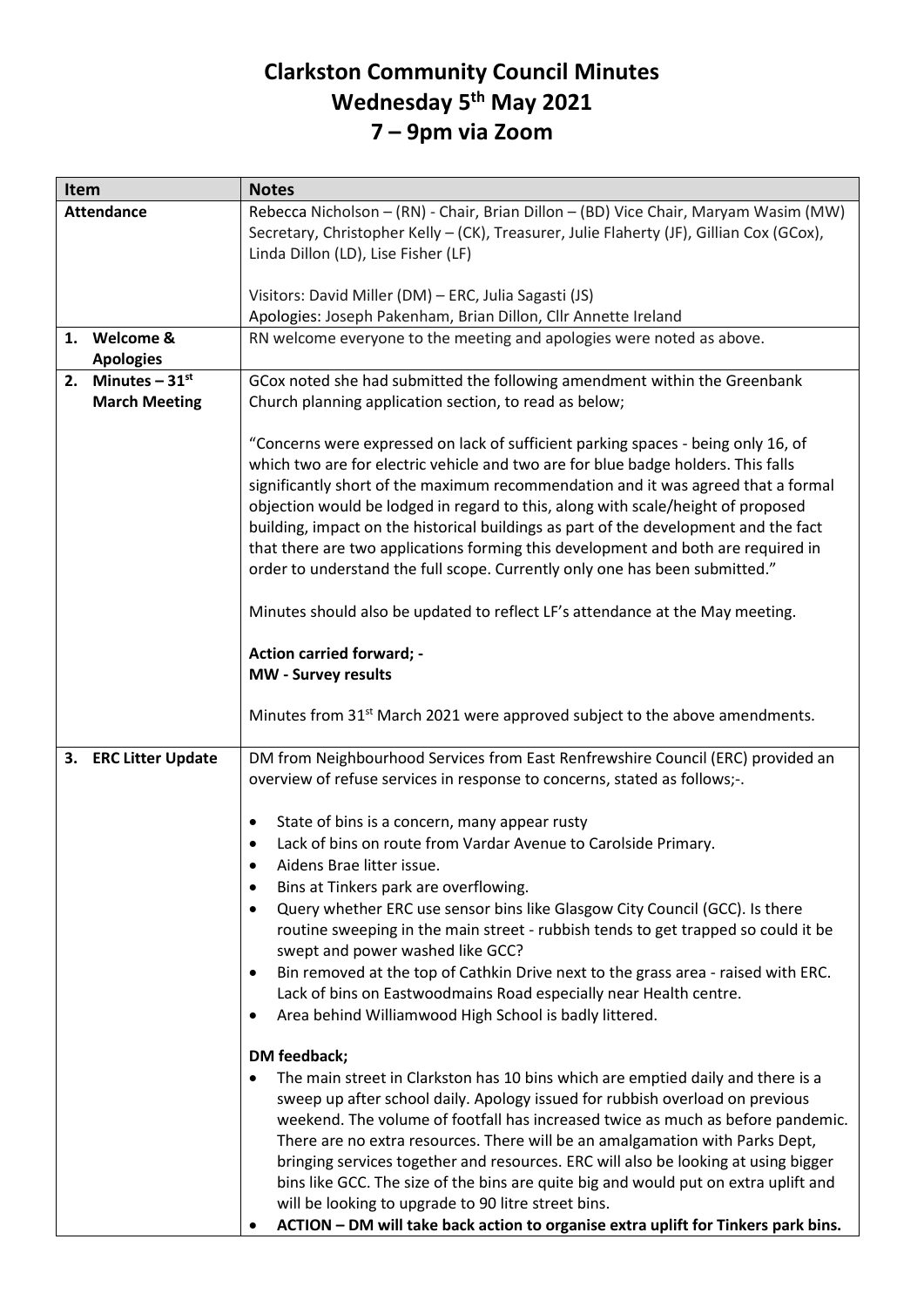|                    | The night shift operative does a mechanical sweep at night for the main street<br>area. Have also put a sweeping schedule with an aim that every street in ERC will<br>be swept once every 8 weeks.<br>In terms of bins being removed, they are usually removed if damaged. Dog waste<br>٠<br>only bins are being removed due to the health and safety implications. ACTION -<br>DM will look into reinstating bin at Cathkin Drive.<br>For a bin to be allocated there needs to be an increase in footfall.<br>$\bullet$<br>Eastwoodmains Road was considered but many residents were not happy with a<br>$\bullet$<br>bin being placed outside their homes.<br>Aidens Brae has a lot of broken glass constantly and is swept. Have asked<br>$\bullet$<br>community wardens to patrol the area more.<br>In terms of the area behind Williamwood High School, the land is not wholly<br>$\bullet$<br>owned by ERC and cannot go into rivers/streams. Advised to do land search to see<br>who is responsible for the land.<br>Community Litter picks are a great support as can cover more areas that ERC does<br>٠<br>not cover. |
|--------------------|----------------------------------------------------------------------------------------------------------------------------------------------------------------------------------------------------------------------------------------------------------------------------------------------------------------------------------------------------------------------------------------------------------------------------------------------------------------------------------------------------------------------------------------------------------------------------------------------------------------------------------------------------------------------------------------------------------------------------------------------------------------------------------------------------------------------------------------------------------------------------------------------------------------------------------------------------------------------------------------------------------------------------------------------------------------------------------------------------------------------------------|
| 4. Clarkston BID   | BID manager Andy Dunlop not present.                                                                                                                                                                                                                                                                                                                                                                                                                                                                                                                                                                                                                                                                                                                                                                                                                                                                                                                                                                                                                                                                                             |
| Update             | ACTION - RN will email and re-engage with Andy Dunlop.                                                                                                                                                                                                                                                                                                                                                                                                                                                                                                                                                                                                                                                                                                                                                                                                                                                                                                                                                                                                                                                                           |
| 5. Police Scotland | CCC met with Sergeant Gordon Sweeney last week who is keen to engage with CCC.                                                                                                                                                                                                                                                                                                                                                                                                                                                                                                                                                                                                                                                                                                                                                                                                                                                                                                                                                                                                                                                   |
|                    | He clarified the monthly police report will cover what happens in Clarkston as an                                                                                                                                                                                                                                                                                                                                                                                                                                                                                                                                                                                                                                                                                                                                                                                                                                                                                                                                                                                                                                                |
|                    | overview, and he will provide more information where possible. There are a lot of                                                                                                                                                                                                                                                                                                                                                                                                                                                                                                                                                                                                                                                                                                                                                                                                                                                                                                                                                                                                                                                |
|                    | resources in place to address antisocial behaviour locally and there is hope that                                                                                                                                                                                                                                                                                                                                                                                                                                                                                                                                                                                                                                                                                                                                                                                                                                                                                                                                                                                                                                                |
|                    | lockdown restrictions lifting will also result in improvements.                                                                                                                                                                                                                                                                                                                                                                                                                                                                                                                                                                                                                                                                                                                                                                                                                                                                                                                                                                                                                                                                  |
|                    | The public are encouraged to continue to report incidents as appropriate and RN                                                                                                                                                                                                                                                                                                                                                                                                                                                                                                                                                                                                                                                                                                                                                                                                                                                                                                                                                                                                                                                  |
|                    | feedback some residents' comments that they could not get through to 101. Sergeant                                                                                                                                                                                                                                                                                                                                                                                                                                                                                                                                                                                                                                                                                                                                                                                                                                                                                                                                                                                                                                               |
|                    | Sweeney noted this should be raised internally if ongoing but requested that residents                                                                                                                                                                                                                                                                                                                                                                                                                                                                                                                                                                                                                                                                                                                                                                                                                                                                                                                                                                                                                                           |
|                    | persevere when calling.                                                                                                                                                                                                                                                                                                                                                                                                                                                                                                                                                                                                                                                                                                                                                                                                                                                                                                                                                                                                                                                                                                          |
|                    | Problems identified with trains, potentially partly due to period with no conductors.                                                                                                                                                                                                                                                                                                                                                                                                                                                                                                                                                                                                                                                                                                                                                                                                                                                                                                                                                                                                                                            |
|                    | The report will remain the same - CC will contact Sergeant Sweeney directly whenever                                                                                                                                                                                                                                                                                                                                                                                                                                                                                                                                                                                                                                                                                                                                                                                                                                                                                                                                                                                                                                             |
|                    | we need to provide feedback or discuss concerns.                                                                                                                                                                                                                                                                                                                                                                                                                                                                                                                                                                                                                                                                                                                                                                                                                                                                                                                                                                                                                                                                                 |
|                    | It was noted that lighter nights are likely to mean more youth presence.                                                                                                                                                                                                                                                                                                                                                                                                                                                                                                                                                                                                                                                                                                                                                                                                                                                                                                                                                                                                                                                         |
|                    | ACTION - re-engage with youth services on plans for area and continue engagement                                                                                                                                                                                                                                                                                                                                                                                                                                                                                                                                                                                                                                                                                                                                                                                                                                                                                                                                                                                                                                                 |
|                    | with Ian Mulholland who is looking at developing youth provision.                                                                                                                                                                                                                                                                                                                                                                                                                                                                                                                                                                                                                                                                                                                                                                                                                                                                                                                                                                                                                                                                |
|                    | RN noted ongoing issues with traffic at Eastwood Health Centre junction. It was                                                                                                                                                                                                                                                                                                                                                                                                                                                                                                                                                                                                                                                                                                                                                                                                                                                                                                                                                                                                                                                  |
|                    | advised that drivers should be following the signalling correctly.                                                                                                                                                                                                                                                                                                                                                                                                                                                                                                                                                                                                                                                                                                                                                                                                                                                                                                                                                                                                                                                               |
|                    |                                                                                                                                                                                                                                                                                                                                                                                                                                                                                                                                                                                                                                                                                                                                                                                                                                                                                                                                                                                                                                                                                                                                  |
|                    | Priorities - Tinkers and Overlee Park<br>$\bullet$                                                                                                                                                                                                                                                                                                                                                                                                                                                                                                                                                                                                                                                                                                                                                                                                                                                                                                                                                                                                                                                                               |
|                    | JP will lead on a survey for parks in Clarkston. It was noted that Overlee Park is out                                                                                                                                                                                                                                                                                                                                                                                                                                                                                                                                                                                                                                                                                                                                                                                                                                                                                                                                                                                                                                           |
|                    | with the CCC boundaries but used by many residents. GC noted a preference for                                                                                                                                                                                                                                                                                                                                                                                                                                                                                                                                                                                                                                                                                                                                                                                                                                                                                                                                                                                                                                                    |
|                    | improvements to Tinkers Park on Seres Road. A recent report showed a lack of                                                                                                                                                                                                                                                                                                                                                                                                                                                                                                                                                                                                                                                                                                                                                                                                                                                                                                                                                                                                                                                     |
|                    | spend on parks in Clarkston in recent years compared to other ERC areas.                                                                                                                                                                                                                                                                                                                                                                                                                                                                                                                                                                                                                                                                                                                                                                                                                                                                                                                                                                                                                                                         |
|                    |                                                                                                                                                                                                                                                                                                                                                                                                                                                                                                                                                                                                                                                                                                                                                                                                                                                                                                                                                                                                                                                                                                                                  |
|                    | There was a discussion about the potential to begin a campaign to improve                                                                                                                                                                                                                                                                                                                                                                                                                                                                                                                                                                                                                                                                                                                                                                                                                                                                                                                                                                                                                                                        |
|                    | Tinkers, and potentially to look at renaming the area.                                                                                                                                                                                                                                                                                                                                                                                                                                                                                                                                                                                                                                                                                                                                                                                                                                                                                                                                                                                                                                                                           |
|                    | ACTION - Set up subgroup for parks work and liaise with local councillors/ERC                                                                                                                                                                                                                                                                                                                                                                                                                                                                                                                                                                                                                                                                                                                                                                                                                                                                                                                                                                                                                                                    |
|                    |                                                                                                                                                                                                                                                                                                                                                                                                                                                                                                                                                                                                                                                                                                                                                                                                                                                                                                                                                                                                                                                                                                                                  |
|                    | Planters<br>LF advised that one planter has been planted with herbs, still deciding what to                                                                                                                                                                                                                                                                                                                                                                                                                                                                                                                                                                                                                                                                                                                                                                                                                                                                                                                                                                                                                                      |
|                    | flowers/plants to plant in other planters due to the weather. Three planters are on                                                                                                                                                                                                                                                                                                                                                                                                                                                                                                                                                                                                                                                                                                                                                                                                                                                                                                                                                                                                                                              |
|                    | Seres Road, 1 at Scotmid. Contacting BID for help with posters to put on planters.                                                                                                                                                                                                                                                                                                                                                                                                                                                                                                                                                                                                                                                                                                                                                                                                                                                                                                                                                                                                                                               |
|                    | Would like to do a workshop and get local people involved. Need ideas of what to                                                                                                                                                                                                                                                                                                                                                                                                                                                                                                                                                                                                                                                                                                                                                                                                                                                                                                                                                                                                                                                 |
|                    | put in fourth planter.                                                                                                                                                                                                                                                                                                                                                                                                                                                                                                                                                                                                                                                                                                                                                                                                                                                                                                                                                                                                                                                                                                           |
|                    |                                                                                                                                                                                                                                                                                                                                                                                                                                                                                                                                                                                                                                                                                                                                                                                                                                                                                                                                                                                                                                                                                                                                  |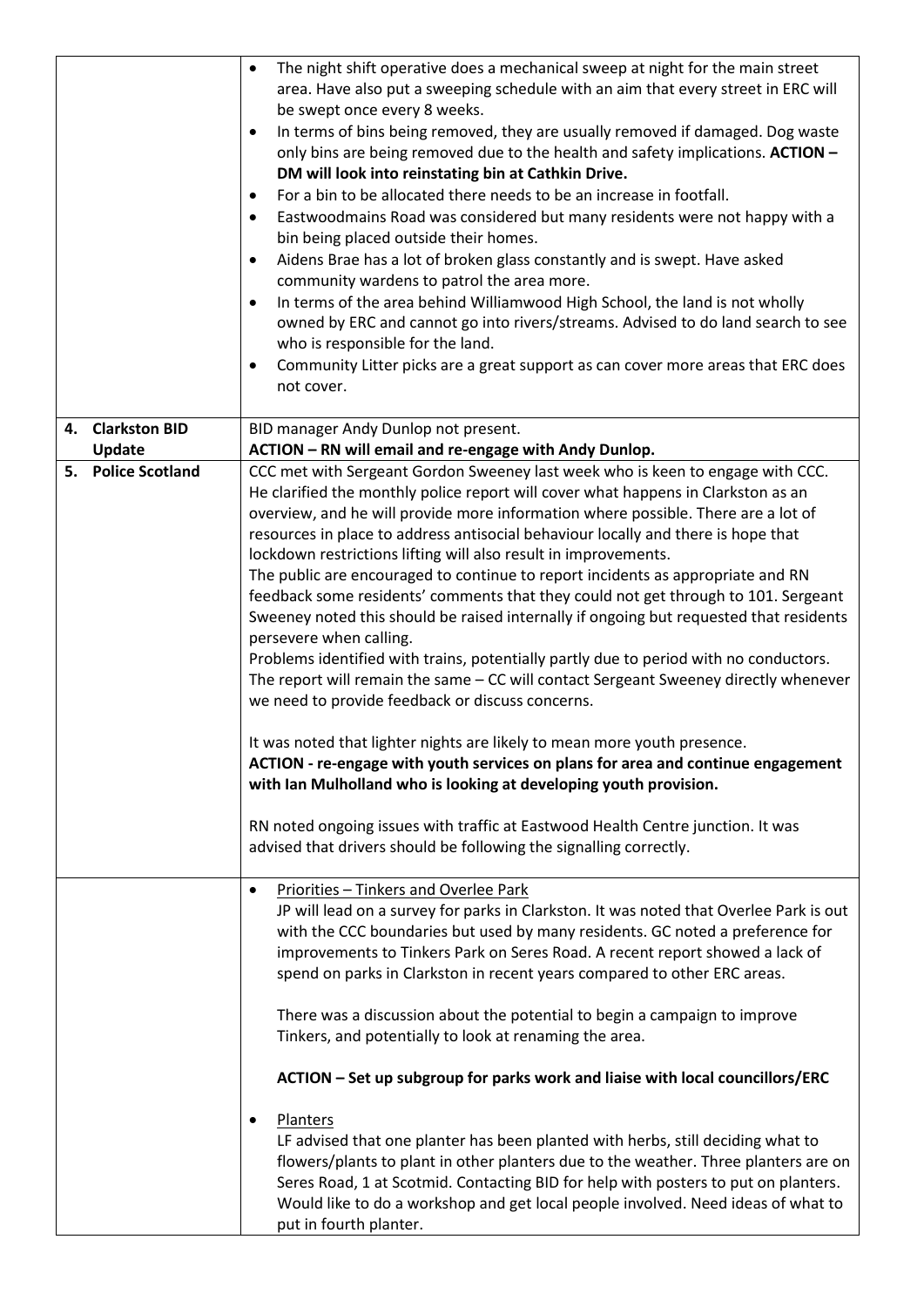|                                              | LD updated that BD is planning to plant wildflower in planter but concerned about<br>cold weather. Would also like to do a clipping workshop for the local community.<br>JS suggested that tulips, dandelions, summer flowers that do not need much care<br>could be used.<br>Youth Work Proposal<br>RN fed back on Iain Mulholland's visit to social work building in Clarkston with a<br>view to using it for youth activities. Building is in poor repair and may be reused by<br>ERC. Awaiting feedback. Iain is keen to support if possible, and will engage with<br>youth services.<br>MW noted that using social media platforms and well know faces does help<br>engage with young people, use of TikTok and Twitch for example.<br>KO suggested contacting local High School Headteachers, LD agreed it's important<br>to speak with young people about what they want in the area and all agreed this<br>was important. All to consider further ideas for youth engagement with CC.<br>ACTION - LD to draft communication for headteachers.<br><b>Activities and Competitions</b><br>٠<br>RN noted she has emailed the CC members in advance of the meeting to propose<br>that we should not offer prizes for future activities. These have been a great boost<br>for the area during lockdown - however our funding can't continue to support this<br>going forward. It was noted the activities were very successful, providing a great<br>way to get local people in Clarkston involved locally. It's hoped that people would<br>still be keen to get involved in future events. Other members noted agreement. |
|----------------------------------------------|------------------------------------------------------------------------------------------------------------------------------------------------------------------------------------------------------------------------------------------------------------------------------------------------------------------------------------------------------------------------------------------------------------------------------------------------------------------------------------------------------------------------------------------------------------------------------------------------------------------------------------------------------------------------------------------------------------------------------------------------------------------------------------------------------------------------------------------------------------------------------------------------------------------------------------------------------------------------------------------------------------------------------------------------------------------------------------------------------------------------------------------------------------------------------------------------------------------------------------------------------------------------------------------------------------------------------------------------------------------------------------------------------------------------------------------------------------------------------------------------------------------------------------------------------------------------------------------------------------------------------|
|                                              | JF is planning an art trail and there was support for this. JF will look to develop the<br>idea.<br>New members - New member application<br>٠<br>Currently we have 13 members with a total capacity of 19. MW was contacted by<br>Clarkston Hall lets and September was advised as earliest dates for potential face<br>to face meetings. RN noted we remain keen to attract new members and keen to<br>ensure diversity and different skillsets.                                                                                                                                                                                                                                                                                                                                                                                                                                                                                                                                                                                                                                                                                                                                                                                                                                                                                                                                                                                                                                                                                                                                                                            |
| <b>Planning</b><br>6.<br><b>Applications</b> | GCox provided planning update:<br>Eastwood Leisure Complex PAN - Website will go live on the 12 <sup>th</sup> May, there will<br>be information on the proposal and comments can be left. 24 <sup>th</sup> May to 25 <sup>th</sup> May<br>will be a consultation with live chat.<br><b>PAN for 5G Mast</b><br>$\bullet$<br>The planners have submitted a revised notice following feedback to now place a<br>5G mast on the grassy area between Mearns Road/Burnside Gardens. CC<br>members observed this is generally a preferred site compared to the last proposal,<br>as it is further from the pavement, away from the crossing and generally less used.<br>There is awareness that some residents are keen for improved mobile signal in the<br>area which a mast will facilitate. GCox noted she will feed back to the planning<br>department that this site is preferred over the original.<br><b>Residential Care Home at Greenbank Church</b><br>This application has now been submitted by Greenbank Church and the<br>developers. CCC sent letter of objection on 12 <sup>th</sup> April. So far there are 52<br>objections and 35 letters of support and it will therefore go to ERC planning<br>committee. CCC reps will be meeting Greenbank Church online next Monday 10 <sup>th</sup><br>May for a briefing on the second planning application and all CCC members are<br>invited to attend.                                                                                                                                                                                                                |